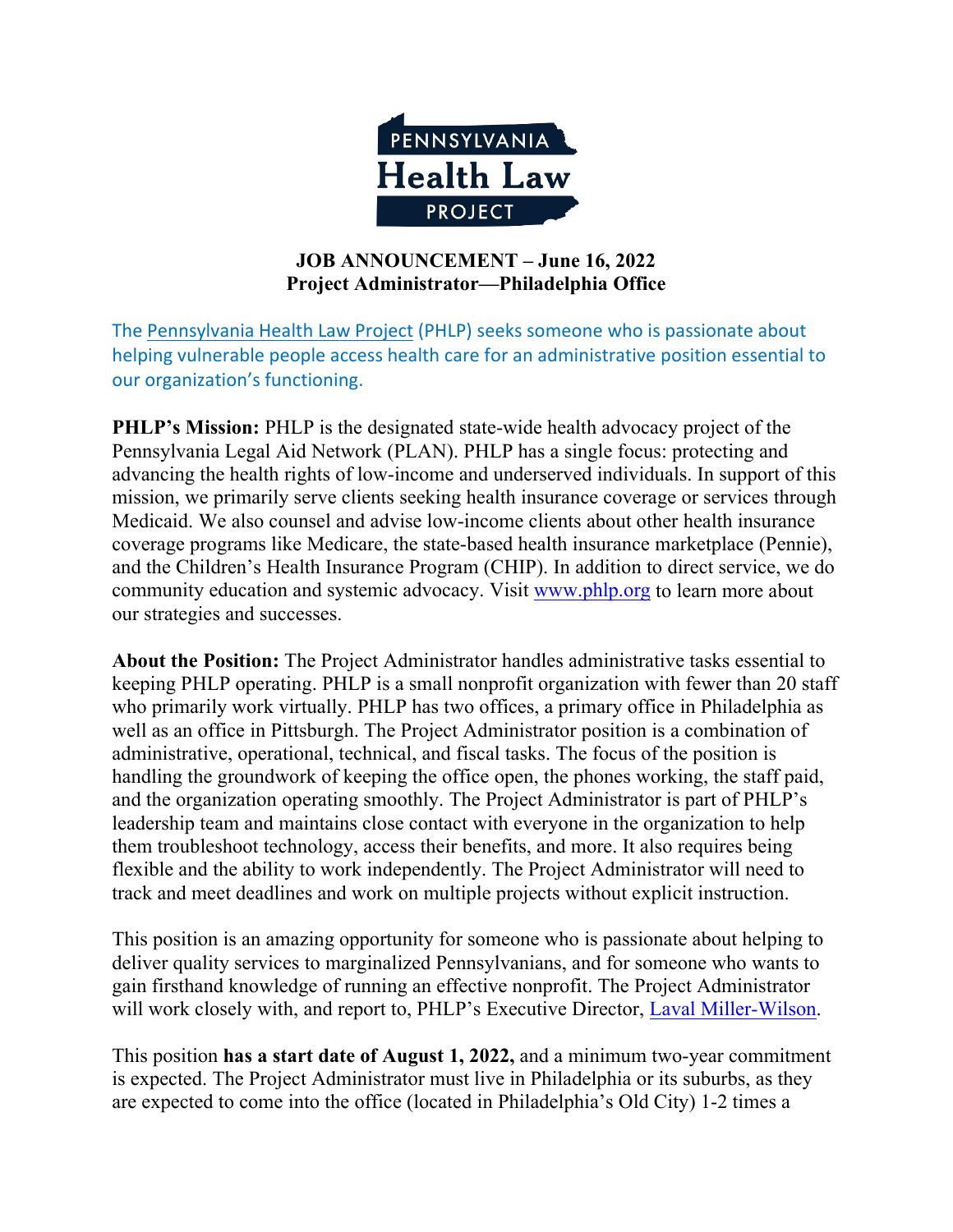week. PHLP staff are largely working remotely because of the COVID pandemic, but the Project Administrator position does require a hybrid schedule.

**Duties and Description:** The position will require some or all the following—

## *Human Resources*

- With the Executive Director, review benefits annually and determine required and/or recommended changes, as needed
- With the Executive Director, communicate employment policies and compensation packages to staff and inform them of changes, as needed
- Ensure safe and appropriate work environments for all staff and help develop and implement policies and practices to build a more inclusive workplace
- Communicate with benefits vendors on behalf of staff and help staff understand their benefits
- Manage onboarding and offboarding of staff

## *Financial Management Support*

- Day-to-day management of routine accounting, billing, and payroll
- Work with Executive Director and PHLP's financial services firm to develop the organization's annual budget, and to complete annual financial audit in a timely manner

# *Technology Support*

- Act as a liaison between PHLP and our technology vendors—i.e., computer, phones, printer/copier, client database; meet regularly with these vendors to ensure that all resources are being managed efficiently
- Troubleshoot, with PHLP's vendors, any technical problems that arise and ensure that issues are resolved as quickly as possible
- Ensure that equipment owned or leased by PHLP is in good working order; monitor service contracts for equipment as needed
- Help staff with basic tech troubleshooting and contacting the appropriate vendors
- Responsible for inventory of PHLP-issued equipment in each PHLP office and in the homes of staff working remotely, as well as for the monitoring and maintenance of this equipment

# *Administrative Support*

- Ensure, through participation in management meetings, that the office is well run, neat and professional and that staffs' administrative needs are met
- Maintain an inventory of office supplies and coordinate the purchase and maintenance of supplies and equipment
- Ensure that personnel, project, and grant files and research materials are organized and up-to-date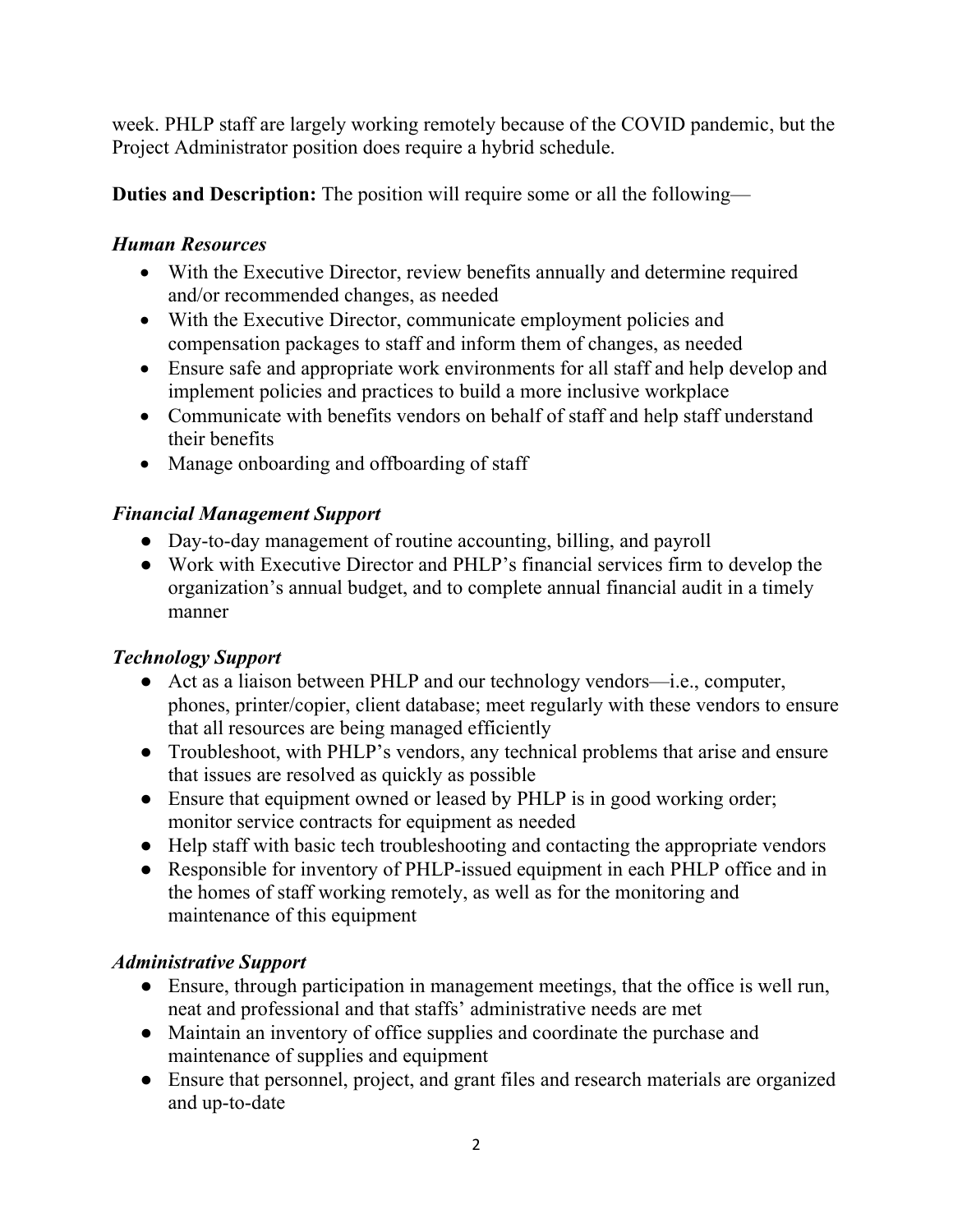- Take minutes at PHLP board meetings and all other relevant meetings
- Assist the Executive Director and Development Director with fundraising appeals and donation processing and receipting (e.g., printing thank you notes, processing checks)

### *Grant Compliance & Grant Reporting*

- Assist the Executive Director and other staff in grant proposals and reporting
- Generate data reports and staff timekeeping reports from internal database
- Learn to use and participate in upkeep and modification of case database (LegalServer), including taking on larger projects involving LegalServer
- Support internal compliance team by checking cases for errors, submitting quarterly data reports to our funders, preparing for monitoring visits, and other duties as assigned
- Provide skilled executive assistance as needed: proofreading prepared documents for correctness, spelling, punctuation, and grammar; assembling documents as necessary

### **Qualifications:**

- Commitment to and passion for PHLP's mission
- Bachelor's degree required and relevant professional work experience preferred
- Excellent work ethic and team-player attitude: willingness to help staff with various questions and needs
- Ability to work independently: able to stay on top of daily, weekly, quarterly tasks without strict oversight or explicit direction for each task
- Strong organization and analytical skills
- Strong verbal and written communication skills
- Excellent interpersonal skills and ability to be discrete with sensitive information
- High computer literacy and willingness to learn new technology and systems; at least Microsoft Office Suite—i.e., Word, Excel, PowerPoint, and Adobe document software; previous experience with LegalServer a plus; experience with Voice over Internet Protocol (VoIP) technology also a plus
- Ability to learn about and introduce new systems and practices to improve office productivity
- Ability to multi-task and meet daily, weekly, and quarterly deadlines
- PHLP requires all staff to be vaccinated against Covid-19.

### **Compensation:**

The salary for the Project Administrator is budgeted from \$48,000 - \$56,000, depending on experience. PHLP offers excellent benefits, including health, dental, vision, life, and disability insurance, along with retirement benefits, and PTO including 15 vacation days and 12 sick days per year, plus holidays.